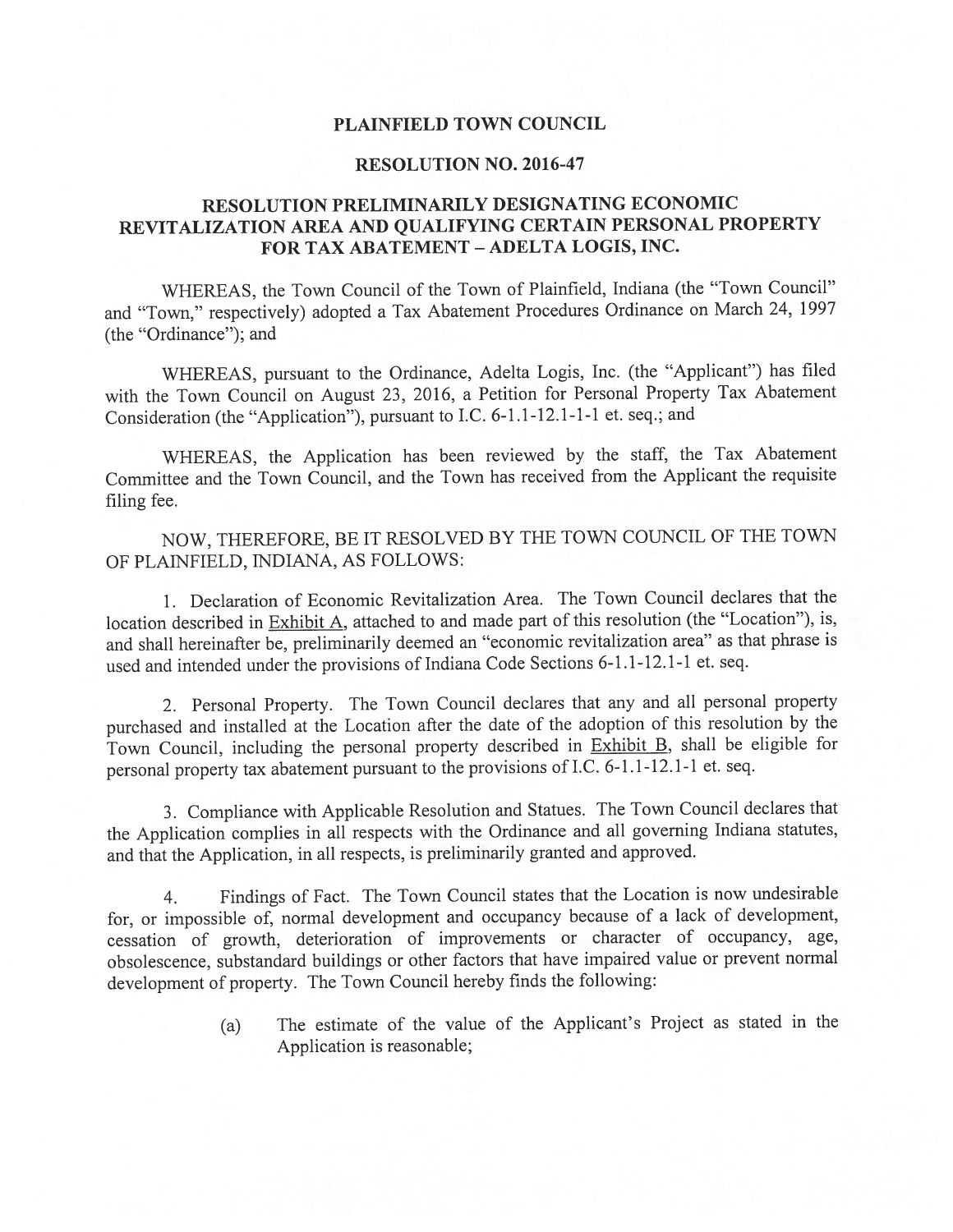- (b) The employment numbers stated in the Application as <sup>a</sup> result of the Project, if any, are reasonably expected;
- (c) The salaries related to such employment, if any, are reasonable; and
- (d) The benefits to be received from the Applicant's Project are sufficient to justify the deduction.

6. Abatement Duration. Based upon the provisions of the Ordinance, the Town Council declares that <sup>a</sup> seven (7) year abatement duration meets the requirements of the Ordinance.

7. Effective Date. This resolution shall be effective immediately upon its passage, subject to the notice and hearing provisions of 1.C. 6-1.1-2.1-2.5. The hearing contemplated by said statute shall be held at the time and <sup>p</sup>lace of the meeting of the Town Council on April 25, 2016, to wit: Plainfield Town Hall, <sup>206</sup> W. Main Street, Plainfield, Indiana, at <sup>7</sup> p.m. local time. At such meeting the Town Council shall take final action determining whether the qualifications for an economic revitalization area and the persona<sup>l</sup> property abatement have been met, and shall confirm, modify and confirm, or rescind this resolution. Such determination and final action by the Council shall be binding upon all affected parties; subject to the appea<sup>l</sup> procedures contemplated by I.C. 6-1.1-12.1-1 et. seq.

8. filing With Hendricks County Authorities. Upon the adoption of this resolution, the Clerk-Treasurer of the Town shall cause <sup>a</sup> certified copy of this resolution, including the description of the previously described location and attached map, to be filed with the Hendricks County Assessor and/or such other Hendricks County Government officials as shall be necessary to make the Applicant eligible to file for persona<sup>l</sup> property tax abatement as to the persona<sup>l</sup> property contemplated by the Application.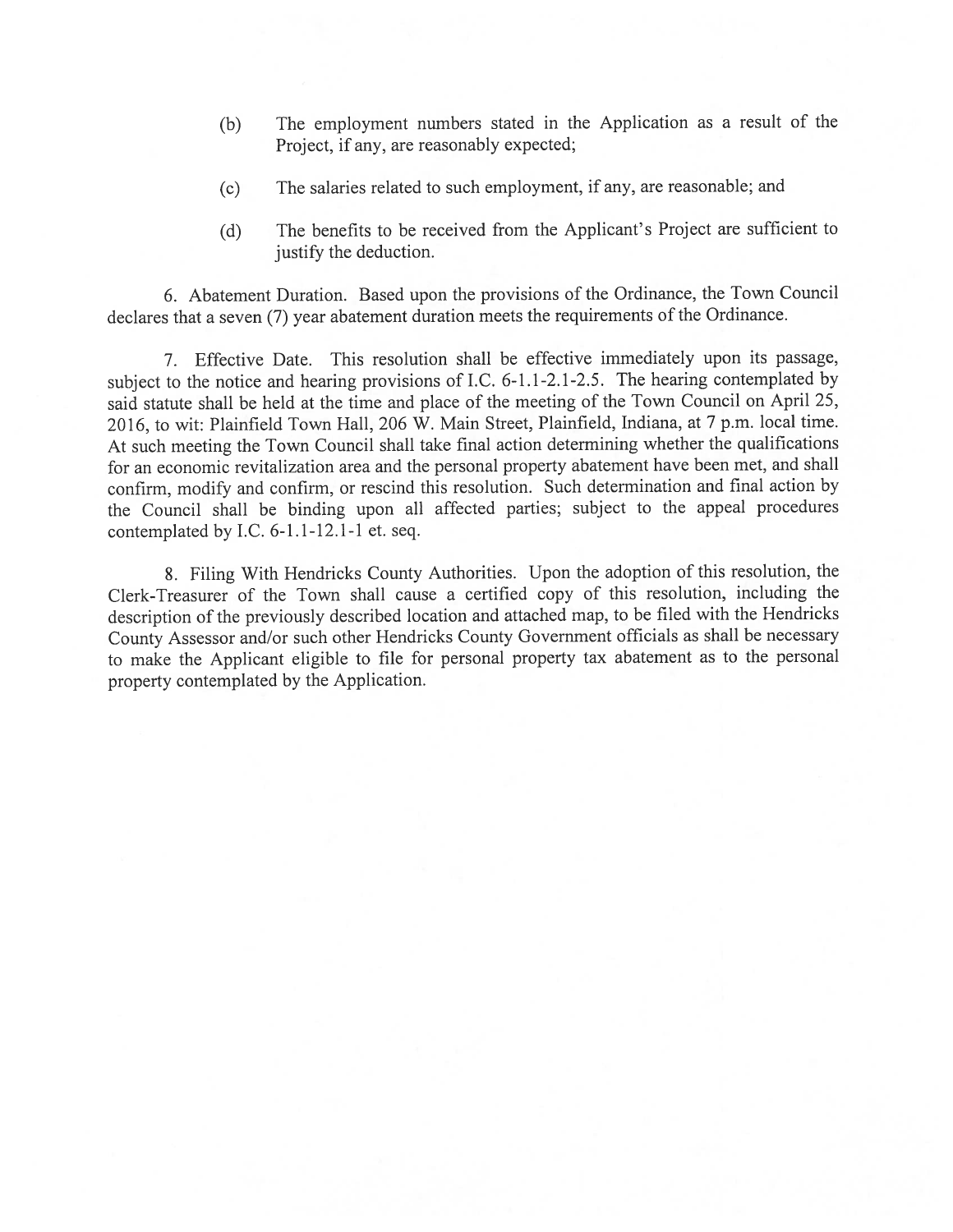Adopted by the Town Council of the Town of Plainfield, Indiana this  $12<sup>th</sup>$  day of September, 2016.

TOWN COUNCIL, TOWN OF PLAINFIELD HENDRICKS COUNTY, INDIANA  $\mathscr{L}_{\mathcal{E}}$ Robin G. Brandgard, President

Robin G. Brandgard Bill timboff

Kent McPhai Bill Kirchoff (1986)

ice K. Angle

Dan Bridget

Att  $d$ by

Wesley R. Bennett, Clerk-Treasurer of the Town of Plainfield, Indiana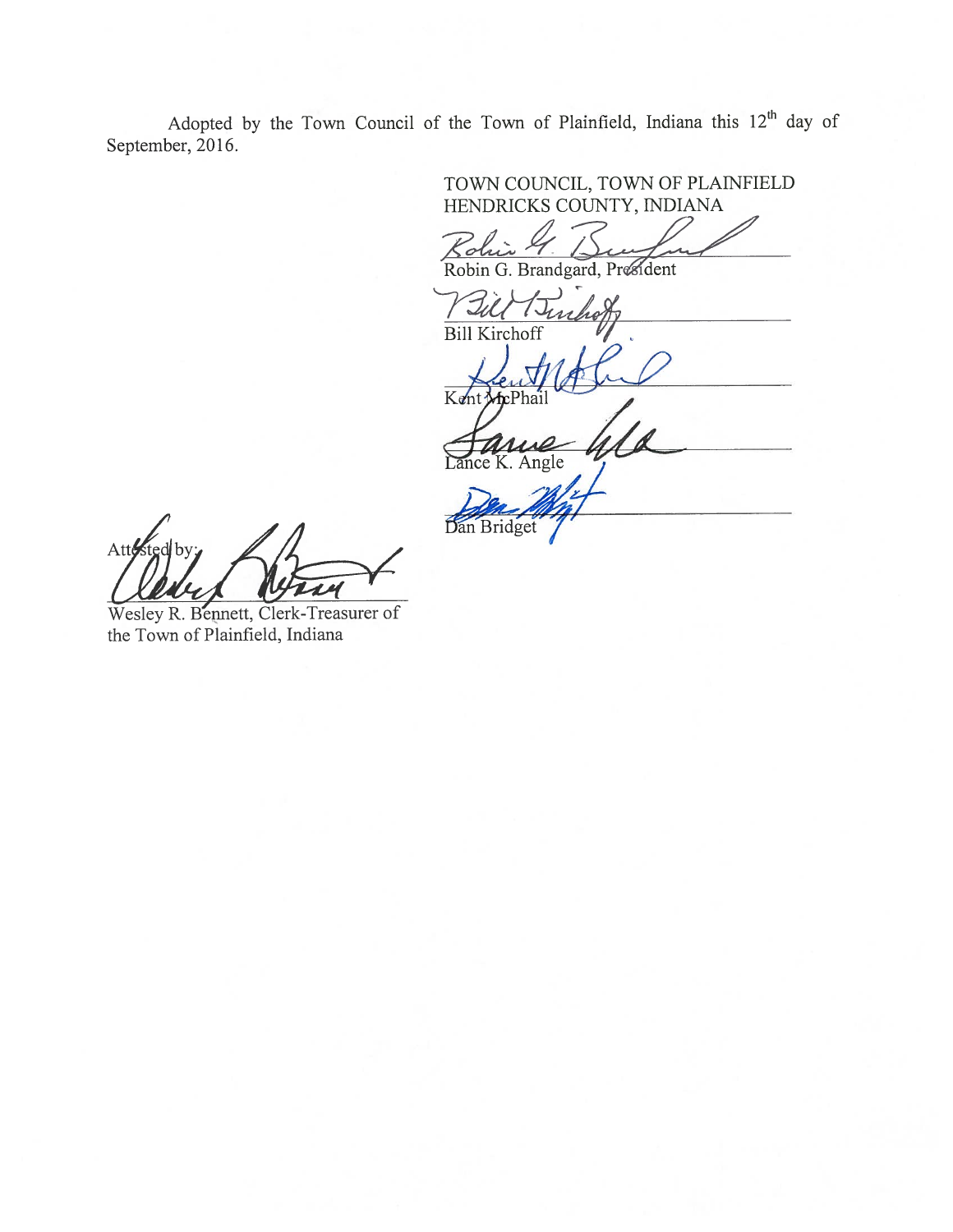## EXHIBIT A [description of location deemed an economic revitalization area]

### **EXHIBIT A** (LEGAL DESCRIPTION)

That certain real estate in Hendricks County, Indiana described as follows:

Future Phases of Greenparke at Airwest, Phase 1, Final Plat, as per plat thereof recorded April 16, 2010<br>as Instrument No. 201007484, in plat Cabinet 7, Slide 109, pages 1A & B, in the office of the Recorder of Hendricks County, Indiana.

 $617777v1$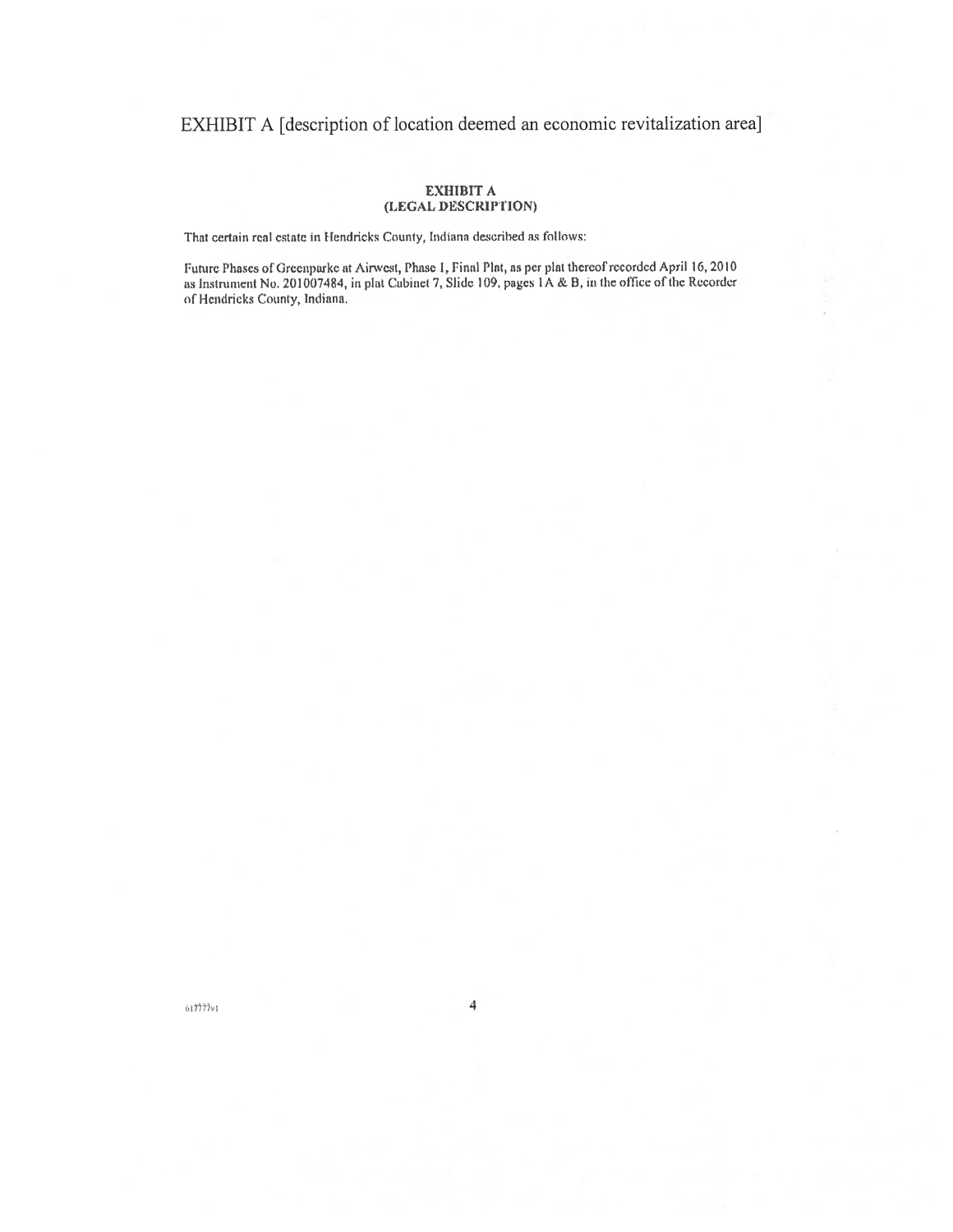# Beacon" Town of Plainfield, IN



**Address District** 

Plainfield Town Of Plainfield

**Brief Tax Description** 

FUTURE PHASES GREENPARKE AT AIRWEST PH 15701 AC 11/12 CAME FROM 021-129521-4 (Note: Not to be used on legal documents)

Date created: 8/22/2016<br>Last Data Uploaded: 1/8/2014 2:21:36 AM

Developed by<br>Schneider The Schneider Corporation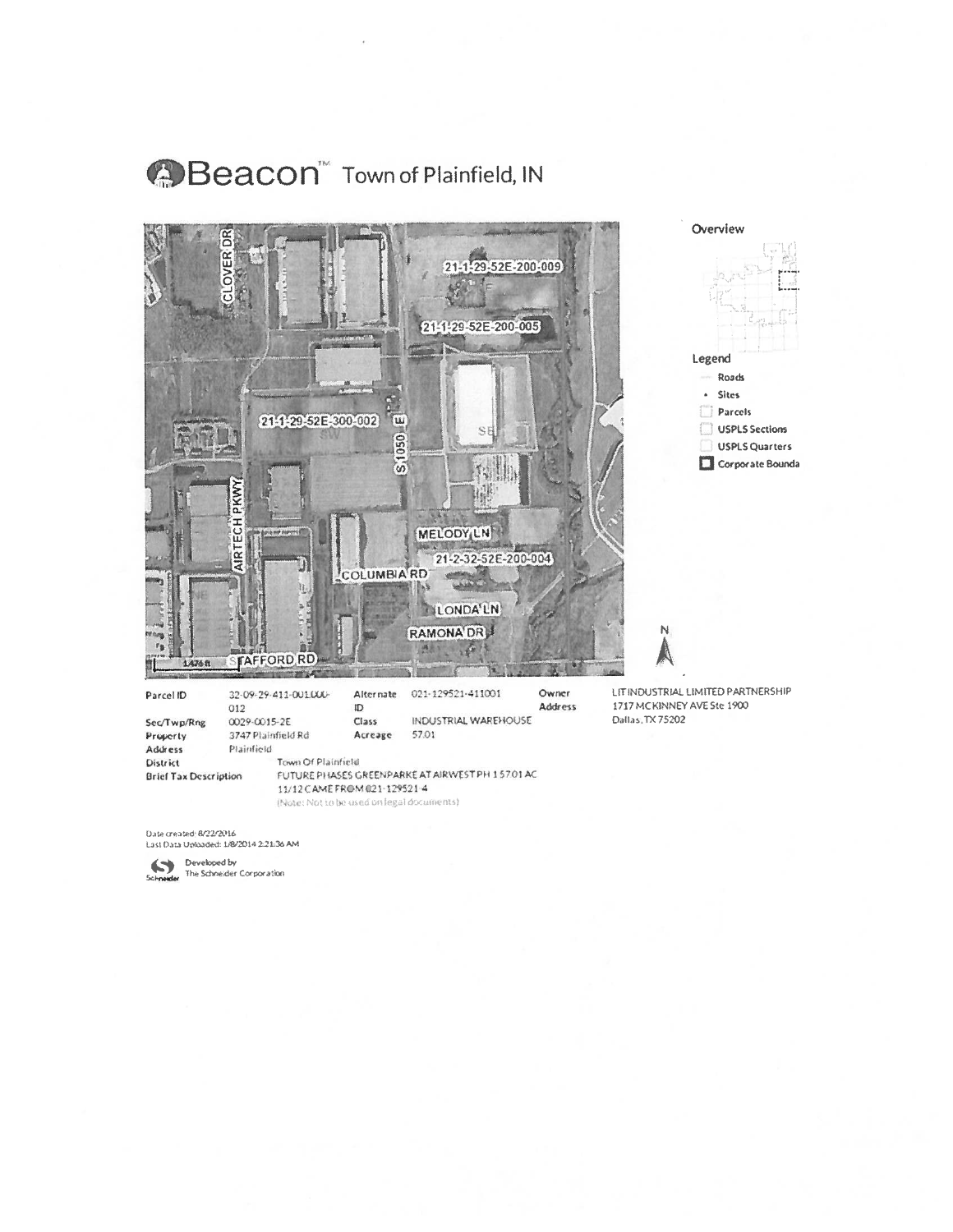## **EXHIBIT B**

### **STATEMENT OF BENEFITS** PERSONAL PROPERTY

FORM SB-1/PP

Suite Form 51764 (R4 / 11-15)

Prescribed by the Department of Local Government Finance

PRIVACY NOTICE Any information concerning the cost<br>of the property and specific salaries paid<br>to individual employees by the property<br>owner is confidential per IC 6-1.1-12,1-5.1

### INSTRUCTIONS

- his strong in the submitted to the body designating the Economic Revitalization Area prior to the public hearing if the designaling body requires information from the applicant in making its decision about whether to desig
- 2. The statement of benefits form must be submitted to the designating body and the area designated an economic revitalization area before the installation of qualifying abatable equipment for which the person desires to claim a deduction.
- 3. To obtain a deduction, a person must file a certified deduction schedule with the person's personal property return on a certified deduction schedule (Form 103-ERA) with the township assessor of the township assessor of due date of that year.
- 4. Property owners whose Statement of Benefits was approved, must submit Form CF-1/PP annually to show compliance with the Statement of Benefits.  $(IC 6-1 1-12, 1-5 6)$
- the range of the SB-17PP that is approved after June 30, 2013, the designating body is required to establish an abatement schedule for each deduction allowed.<br>For a Form SB-17PP that is approved prior to July 1, 2013, the  $\overline{S}$

| Printed name of authorized representative<br>Tavo Yamasaki                                                                 |                           |                                                             |                 | President                                    |                   |                                |                  |                      |  |
|----------------------------------------------------------------------------------------------------------------------------|---------------------------|-------------------------------------------------------------|-----------------|----------------------------------------------|-------------------|--------------------------------|------------------|----------------------|--|
|                                                                                                                            |                           |                                                             |                 |                                              |                   |                                |                  |                      |  |
| Signature of authorized representative                                                                                     |                           |                                                             |                 |                                              |                   | Date signed (month, day, year) | 20/6             |                      |  |
| I hereby certify that the representations in this statement are true.                                                      |                           |                                                             |                 |                                              |                   |                                |                  |                      |  |
| <b>SECTION 6</b>                                                                                                           |                           | <b>TAXPAYER CERTIFICATION</b>                               |                 |                                              |                   |                                |                  |                      |  |
|                                                                                                                            |                           |                                                             |                 |                                              |                   |                                |                  |                      |  |
| Other benefits:                                                                                                            |                           |                                                             |                 |                                              |                   |                                |                  |                      |  |
| Estimated solid waste converted (pourids)                                                                                  |                           |                                                             |                 | Estimated hazardous waste converted (pounds) |                   |                                |                  |                      |  |
| <b>SECTION 5</b>                                                                                                           | apprex, 6282 pounds/month |                                                             |                 |                                              |                   |                                | N/A              |                      |  |
| Net estimated values upon completion of project                                                                            |                           | WASTE CONVERTED AND OTHER BENEFITS PROMISED BY THE TAXPAYER |                 |                                              |                   |                                |                  |                      |  |
| Less values of any property being replaced                                                                                 |                           |                                                             |                 |                                              |                   |                                |                  |                      |  |
| Plus estimated values of proposed project                                                                                  |                           |                                                             |                 |                                              |                   |                                |                  |                      |  |
| Current values                                                                                                             |                           |                                                             |                 |                                              | 3.360.000         |                                |                  |                      |  |
| COST of the property is confidential.                                                                                      | COST                      | VALUE                                                       | COST            | VALUE                                        | COST              | VALUE                          |                  | VALUE                |  |
| NOTE: Pursuant to IC 6-1, 1-12, 1-5, 1 (d) (2) the                                                                         |                           | EQUIPMENT<br>ASSESSED                                       |                 | ASSESSED                                     |                   | EQUIPMENT<br>ASSESSED          | COST             | ASSESSED             |  |
|                                                                                                                            | <b>MANUFACTURING</b>      |                                                             |                 | R & D EQUIPMENT                              |                   | <b>LOGIST DIST</b>             |                  | IT EQUIPMENT         |  |
| <b>SECTION 4</b>                                                                                                           |                           | ESTIMATED TOTAL COST AND VALUE OF PROPOSED PROJECT          |                 |                                              |                   |                                |                  |                      |  |
|                                                                                                                            |                           |                                                             |                 |                                              |                   | 47                             |                  | \$2,435,984/annually |  |
| <b>SECTION 3</b><br><b>Salaries</b><br>Current number                                                                      |                           | Number retained                                             | <b>Salaries</b> |                                              | Number additional |                                | Salaries         |                      |  |
| <b>ESTIMATE OF EMPLOYEES AND SALARIES AS RESULT OF PROPOSED PROJECT</b>                                                    |                           |                                                             |                 |                                              |                   |                                |                  |                      |  |
|                                                                                                                            |                           |                                                             | IT Equipment    |                                              |                   |                                |                  |                      |  |
|                                                                                                                            |                           |                                                             |                 | Logist Dist Equipment                        |                   | 10/03/2016                     |                  |                      |  |
| Equipment rack system, (6) reach trucks (cherry pickers), 20 pallet jacks, 20<br>front fork lifts, 6 forklift battery etc. |                           |                                                             |                 | R & D Equipment                              |                   |                                |                  |                      |  |
|                                                                                                                            |                           |                                                             |                 |                                              |                   |                                |                  |                      |  |
| (Use additional sheets if necessary.)<br>Equipment to facilitate the distribution of office equipment such as:             |                           |                                                             |                 | Manufacturing Equipment                      |                   |                                |                  |                      |  |
| and/or logistical distribution equipment and/or information technology equipment.                                          |                           |                                                             |                 |                                              |                   | START DATE                     |                  | COMPLETION DATE      |  |
| Greeneparke One, Plainfield<br>Description of manufacturing equipment and/or research and development equipment            |                           |                                                             |                 |                                              |                   |                                | <b>ESTIMATED</b> |                      |  |
| Lacation of property                                                                                                       | Hendricks                 |                                                             |                 |                                              |                   |                                |                  |                      |  |
|                                                                                                                            |                           |                                                             | Coenty          |                                              |                   | OLGF taxing distoct number     |                  |                      |  |
| Name of designating body                                                                                                   |                           |                                                             |                 |                                              |                   |                                |                  |                      |  |
| <b>SECTION 2</b>                                                                                                           |                           | <b>LOCATION AND DESCRIPTION OF PROPOSED PROJECT</b>         |                 |                                              |                   | Resolution number (6)          |                  |                      |  |
| 3747 Plainfield Road Suite 198 Indianapolis IN 46231                                                                       |                           |                                                             |                 |                                              |                   | $(317) 868 - 0264$             |                  |                      |  |
| Address of taxpayer (number and street, city, state, and ZBP code)                                                         |                           |                                                             |                 |                                              |                   | Telephone number               |                  |                      |  |
| Name of taxpaver<br>Adelta Logis Inc.                                                                                      |                           |                                                             |                 | Stacy Nahlen                                 |                   |                                |                  |                      |  |
|                                                                                                                            |                           |                                                             |                 | Name of contact person                       |                   |                                |                  |                      |  |

Page 1 of 2